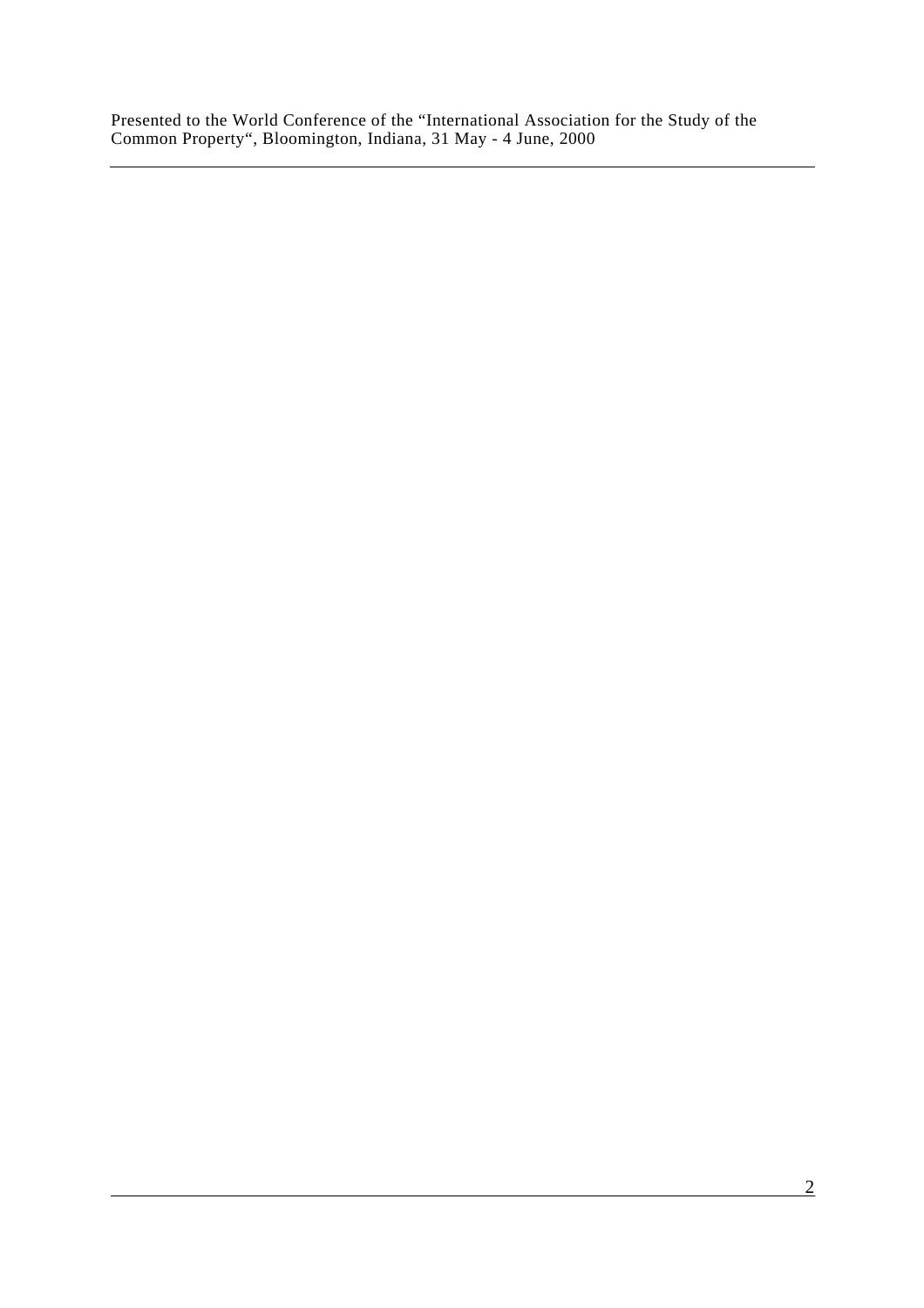Erling Berge, Department of Sociology and Political Science, Norwegian University of Science and Technology, N-7491 Trondheim, Norway

Version 1, 3 April 2000

### **PRINCIPLES OF INSTITUTIONAL DESIGN AND THE MANAGEMENT OF NORWEGIAN NATURE**

«Nature» will in the present context be taken to mean the live renewable eco-systems of Norway as well as the resources they depend on. And the governance of eco-systems is seen as the art of devising rules guiding people to act in a manner consistent with agreed upon goals. Today the most difficult of these are the goals of biological diversity and sustainable harvesting.

Since pre-historic times rules have had to be promulgated and sanctioned by the «thing» (the assembly governing the affairs of a community). Rules fashioned for local conditions by users and owners in collaboration were promulgated at the local «bygdeting» (the local community «thing»). Rules made by the Crown had to be promulgated and sanctioned by the four traditional landscape assemblies (the Frostating, the Gulating, the Eidsivating, and the Borgarting). Today rules designed and imposed by the state are promulgated by the national «Storting». But by no strech of imagination will it be implied that those who in past or present have promulgating rules in any way were guided by «design principles» in the meaning intended here.

Rulemaking is mostly modification of existing rules. Only at infrequent intervals did completely new problems have to be regulated by new types of rules. Arguably, during the last century the frequency of both amendments of rules and fashioning of new rules was increasing. The familiar processes of local and regional rulemaking have gotten a new layer of complexity by the international rule system. Recognition that resource management needed international rules led to states contracting international conventions. To affect the users of nature in each country as intended both amendments of old rules and new rules had to be promulgated.

The complexity of fashioning effective rules is usually underestimated, and ineffective, even counter-intuitive and counter-productive outcomes occur. Can adherence to some principles of good institutional design lessen the chance of ineffective or counter-productive outcomes? My belief is that it can, but that current knowledge about the relationship between specific rule systems and chains of outcomes is too vague to be used for guide in this. Studies of working institutions, of how they are embedded in a culture, tailored to specific substantive problems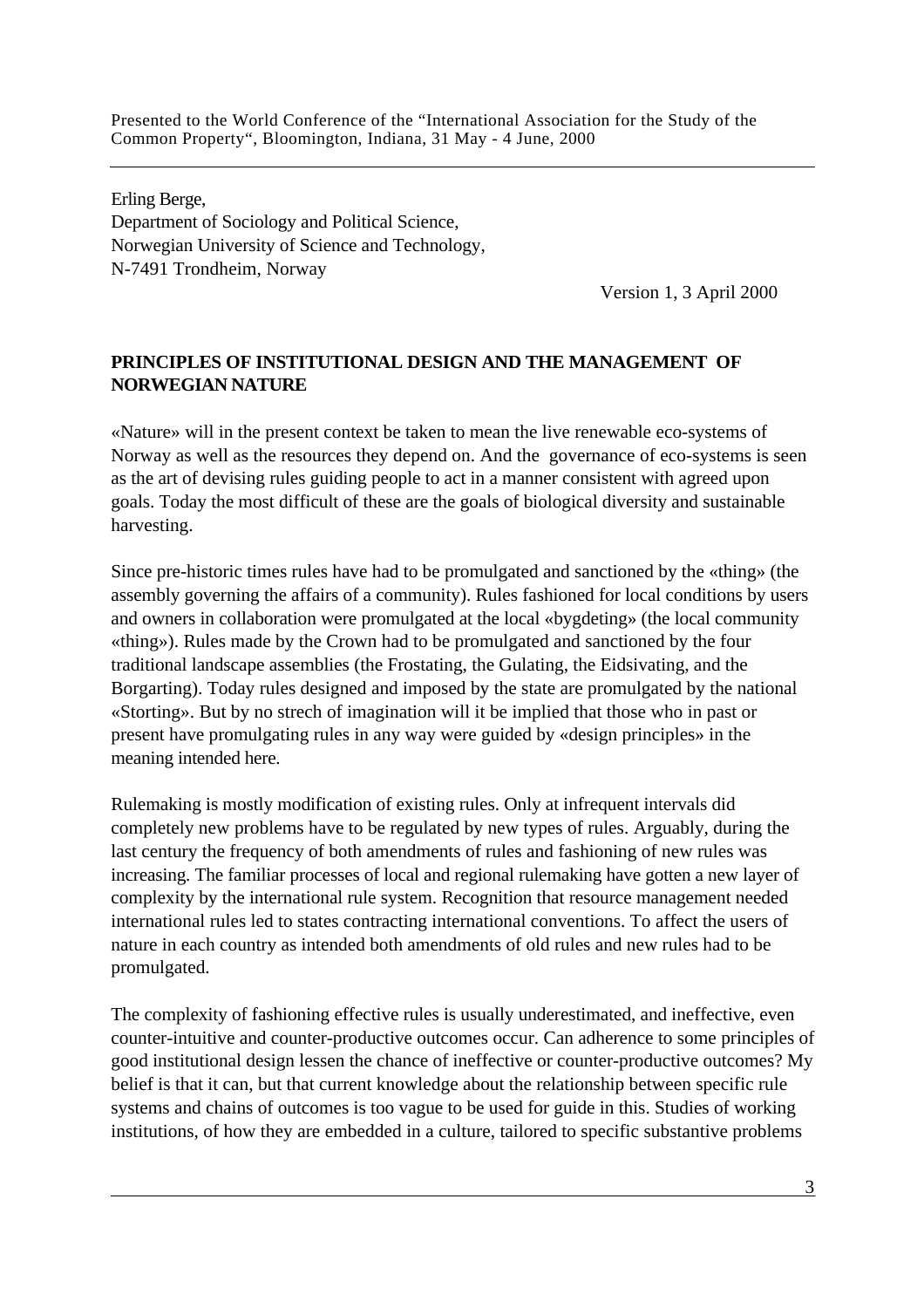and shaped by the professional ethics of their custodians, have to be accumulated to test proposed design principles and interpreted to find new ones.

The present paper will consider statutory institutions enacted by the Norwegian state to govern resource usage on land<sup>2</sup>. The working rules have been fashioned piecemeal throughout the last century. The resultant system cannot by any stretch of imagination be said to have been designed by a master planner. The outcomes varies. For some parts only minor problems are perceived. For other parts the signs of unsustainability are getting clearer by the year. But for many questions we simply do not know enough about outcomes.

One contrast might be interesting to pursue: a comparison of the forests of southern Norway with the management of reindeer herding in northern Norway. The problems for the reindeers, their pasture and the reindeer herders seem to be growing. Forestry, on the other hand, has for some time been seen as both economically and socially sound and is currently seemingly well on the road to adapt to the new requirements of biodiversity. Why do we find this difference in outcomes? Is it possible to find any basic difference in the «design» of the two institutions?

The paper will survey how statutory rights and duties in relation to nature are defined and monitored in Norway and discuss them in relation to the design principles suggested by Goodin.

### **Institutions and institutional design**

For the purposes of the present dicussion institutions will be the conventions, customs, norms, and rules which by implicit or explicit agreement a collective uses to constrain and enable activities among its members. Analytically it is useful in an institution to distinguish

• its substantive area of operation

 $\overline{a}$ 

- the system of legitimate rules (formal as well as informal)
- the group of persons with legitimate interest in the interpretation and application of the rules

Institutions are not given as constants. Most of them have been around for a long time. And all of them have been changing, some rapidly, some slowly. In general, societies, and hence their institutions, change because

- accidents happen (historical conjunctures), or because they
- evolve according to internal dynamics (path dependence), or because of
- intentional activities aimed at changing them (Goodin 1996).

At a less grand scale social change can be conceived as marginal change in the relative frequency of different types of activites and different types of actors. Adaptation to social

 $\overline{4}$  $2$  This will, if nothing else is indicated, mean the law code as enacted by the end of 1995 (Schei and Zimmer 1996)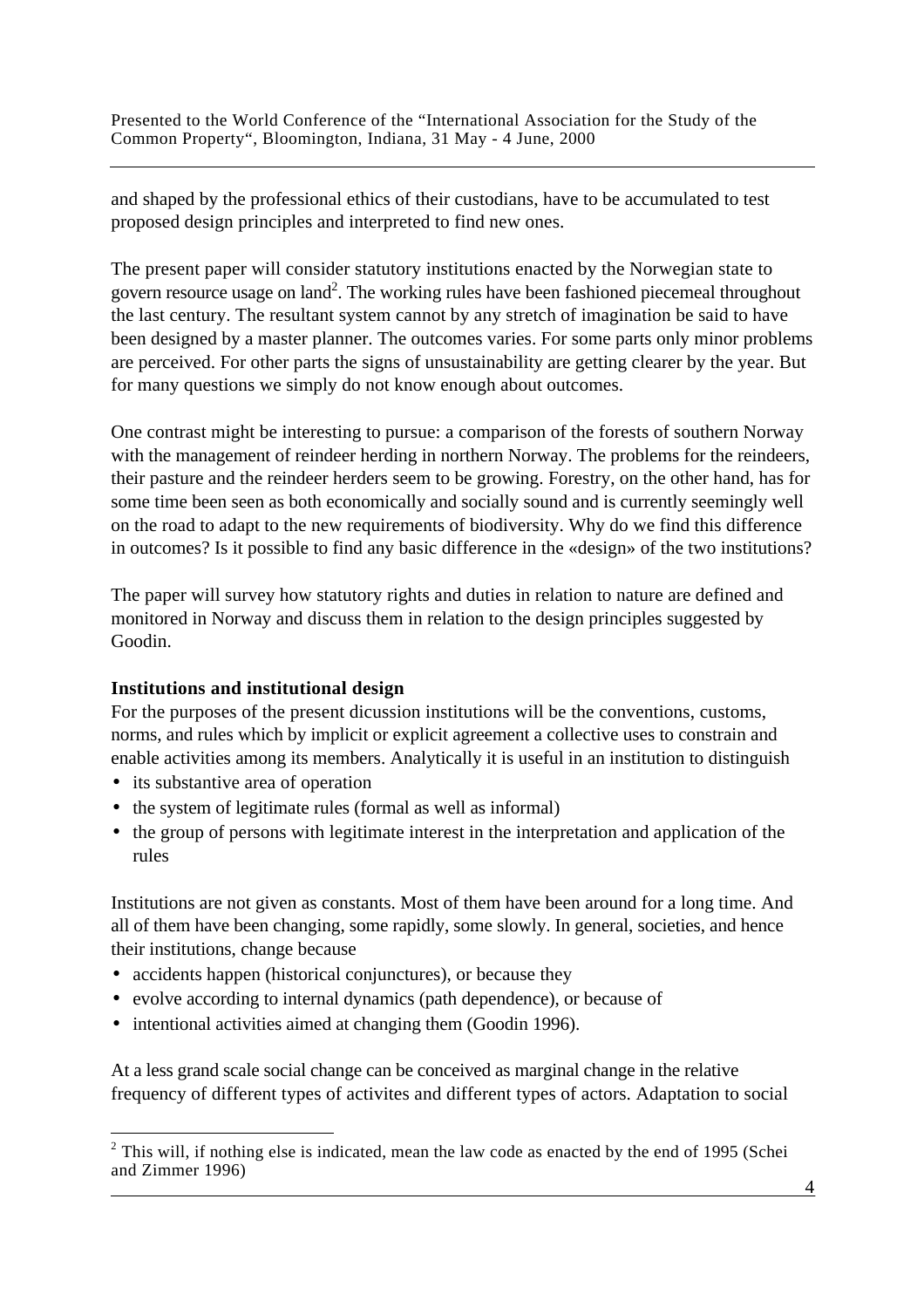change then might mean change in the institution to encourage or accomodate changed rates in activities.

But no matter what the initial cause is, the reformation of old institutions or the formation of new one's is done by agents with goals formed by their factual knowledge, resources, preferences and prejudices. The outcomes of their activites may not be what they intended or wanted, but their activities are all the same the motor of change.

To survive thoughout history an institution needs to fit into its environment. It must in some sence conform to other institutions coexisting with it in time and space. This constrains new institutions in important ways and it constrains the changes likely to have an impact. Thus intentional activities aimed at changing some institution will do better if they work on the margin of existing institutions changing them in ways which are not self-defeating.

That much is obvious. It does not say anything about change going in any particular desireable or undesireable direction. To talk of the design of an institution implies some idea of judging both what an institution does and how it does what it does: its form, function and procedures.

Goodin (1996:39-43) suggests some broad guidelines for the design of a «good» institution<sup>3</sup>:

- revisability institutions ought to be revised as experiences with their working accumulate
- robustness institutions should be able to adapt easily to «appropriate» social change while resisting «inappropriate»
- sensitivity institutions should respond to motivational complexity among the relevant actors
- publicity all institutional «actions» should in principle be publicly known without thereby frustrating their purpose
- variation the institutions ought to allow or even encourage variation/ adaptation to local conditions

## **Some general observations on institutions governing usage of renewable resourses in Norway**

In Norway one may distinguish two regime types for management and control of nature (Berge and Solem 1997). During the last decade these regimes have met in an increasingly acerbic conflict over the control of the large predators (particularly bears and wolves, but also to some degree lynx and wolverin). The major conflict incorporates different political actors.

- 1. democratic responsiveness
- 2. checking the abuse of power
- 3. protecting the minorities
- $\frac{1}{5}$ 4. social pluralism

 $3$  Writing a constitution involves defining rules and norms which will provide the necessary background security to our daily negotiations and activites. The principles suggested for institutions in general are not very different from the 4 he suggests as commonly agreed upon requisites of a good constitution (Goodin 1997):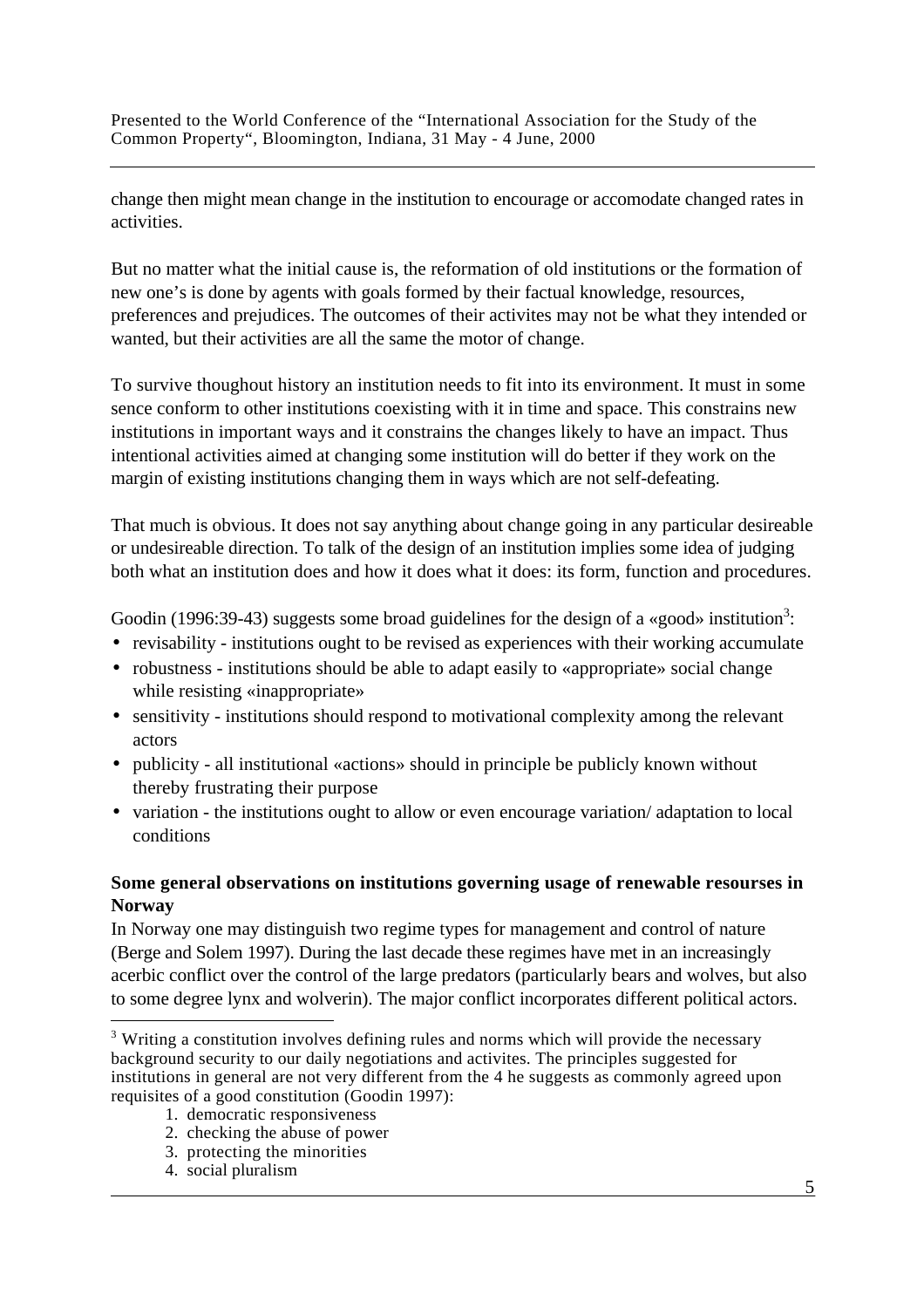These are, on the one hand, the local communities. Their age old goal has been to exterminate the predators threatening their livestock. Their claim to legitimicy is based on customary law. On the other hand, there are the official "managers", i.e. national and local bureaucrats, guardians of the nationally enacted wild-life regimes and international conventions.

In one sense the major conflict line runs between central and local power, or one can say it is about the delegation of authority. So, partly it resembles the known "centre - periphery" problem. But a major factor in the crisis is the considerable differences in ways of thinking about wildlife management among farmers on the one hand and among bureaucrats on the other. This difference is in one sence predictable, but the particular thurst of the current conflict is fed by particular historical conjunctures where long established customary processes of lawmaking meet the modern scientific understandig of the relation between nature and society. It is also fed by the general tendency for conflict situations to develop uniform and monolithic perceptions of the enemy: «Farmers only want to exterminate the predators» or «Bureaucrats are only out to demonstrate their power». Such perceptions can only function to reinforce the main thrust of the conflict.

The management of nature in rural communities is based upon experiences from centuries of trials and errors by farmers and farming communities. The development and continued strength of the system into the 50'ies and 60'ies and its subsequent demise, follows the rise and fall of rural society in Norway and is central to the understanding of the current conflict.

Norwegian bureaucratic management of nature is today based on a comparatively centralised administrative system, developed during the past 40-50 years guided by facts from science interpreted by an urban industrial culture. In the discussion of the Civil Service and their relation to wildlife management we need to distinguish two different kinds of processes. There is on the one hand the ideological construction of the problem areas they have been mandated to govern, and, on the other hand, the more general processes of change in decision making in the Civil Services around the world. The allocation and degree of delegation of authority is here a generic problem. The ideological construction of the problems caused by interactions of nature and society is emerging from an urban-industrial society experiencing the feedback processes in nature precipitated by industrial activity and urban living. But was centralisation of the authority to manage nature inevitable in an urban industrial perspective on nature?

These two systems of management and views of nature meet head on in their interpretation of the role of predators in Norwegian nature. But the fight is not so much a fight about the fate of predators as it is a fight about the status and standing of rural society and the way the Civil Service operates. It is on the one hand a fight by the local communities to (re)gain control over what they always has seen as theirs, the local landscape. The farmers want to determine themselves how many bears and wolves they want in their backyard. On the other hand, the bureaucracy fights to establish the superiority of their «scientific» management perspective on nature. However, the values embedded in this perspective are those of the urban-industrial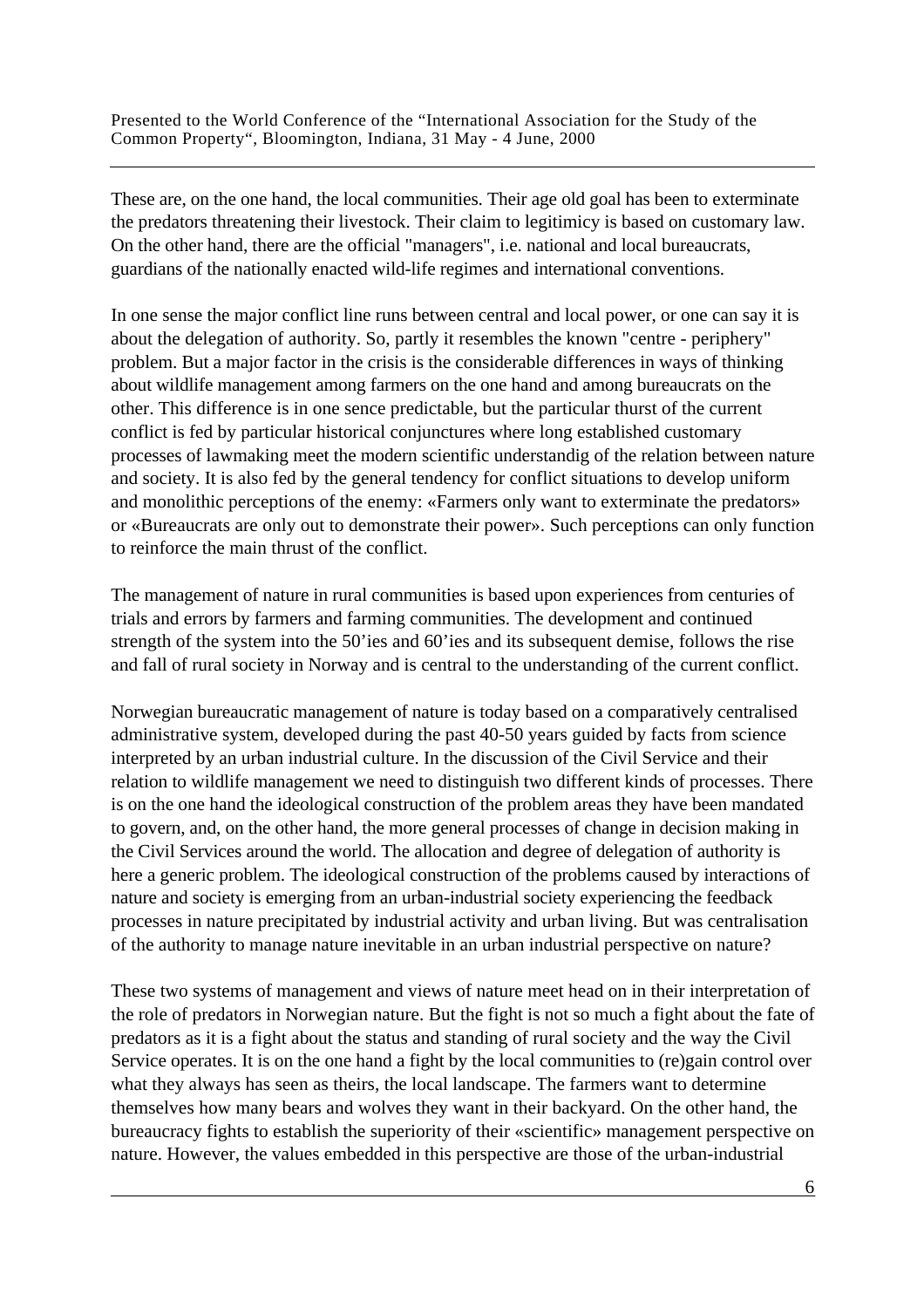conception of nature. Their representatives want to (re)create the wilderness and stock it with the appropriate fauna as they imagine it might have been without people. The «purist» values in the management effort show up in this winter's hunt on «genetically contaminated» wolves<sup>4</sup>.

The interpretation of the conflict presented here shows two features as important. First we should note the role of norms and ideas about nature. Second we should note the role of the «ideological» background and the professional ethics of the custodians of the legislation. These features are essential ingredients of institutions and can act independently of how the formal rules are enacted. But in a long process of fashioning the formal acts these aspects certainly will have an impact on its content also.

The core legislation embodying the urban-industrial view on nature is the Nature protection act and the Wild life act. The first act on nature protection dates from 1910. There was a major revision in 1954. The current act dates from 1970 (19 June 1970). The act on wildlife grew out of the «Act on Hunting and Trapping» from 1899<sup>5</sup>. In 1951 this was replaced by the «Act on Game Care, Hunting and Trapping». The current act dates from 1981 (29 May) and was, significantly, labeled «Act on wildlife». Without much fuss this act reversed the old principle of hunting and trapping rights to everything which was not protected by law to the principle that all wildlife and their habitats were protected against interference from man unless permitted by law. According to international conventions and with authority from this paragraph the big predators have been protected.

It is difficult to see how some particular design of the institutions could have avoided this conflict. An institution will always have a system of societal values at its core and the shift from a rural-agricultural to an urban-industrial culture does entail a shift in value system. But two features in this shift is interesting: the shift to a more centralised management system and the allocation of responsibility to different bureaucracies and hence different bureaucratic cultures.

<sup>&</sup>lt;sup>4</sup> After it was determined that a litter of wolfe cubs probably had a dog as father, it was detemined to kill them. The hunt is now abandoned and 2 cubs seem to have survived the hunt.

<sup>&</sup>lt;u>2003: Contract Contract Contract Contract Contract Contract Contract Contract Contract Contract Contract Contract Contract Contract Contract Contract Contract Contract Contract Contract Contract Contract Contract Contract</u>  $<sup>5</sup>$  Before 1899 the legal regulations were essentially the same as those promulgated by King</sup> Magnus Lawmenders code from 1274 (the rules on hunting and trapping were included in the law codes of 1604 (Christian IV's Norwegian Law Code» and 1687 (Christian v' Norwegian Law Code» (Austenå 1965)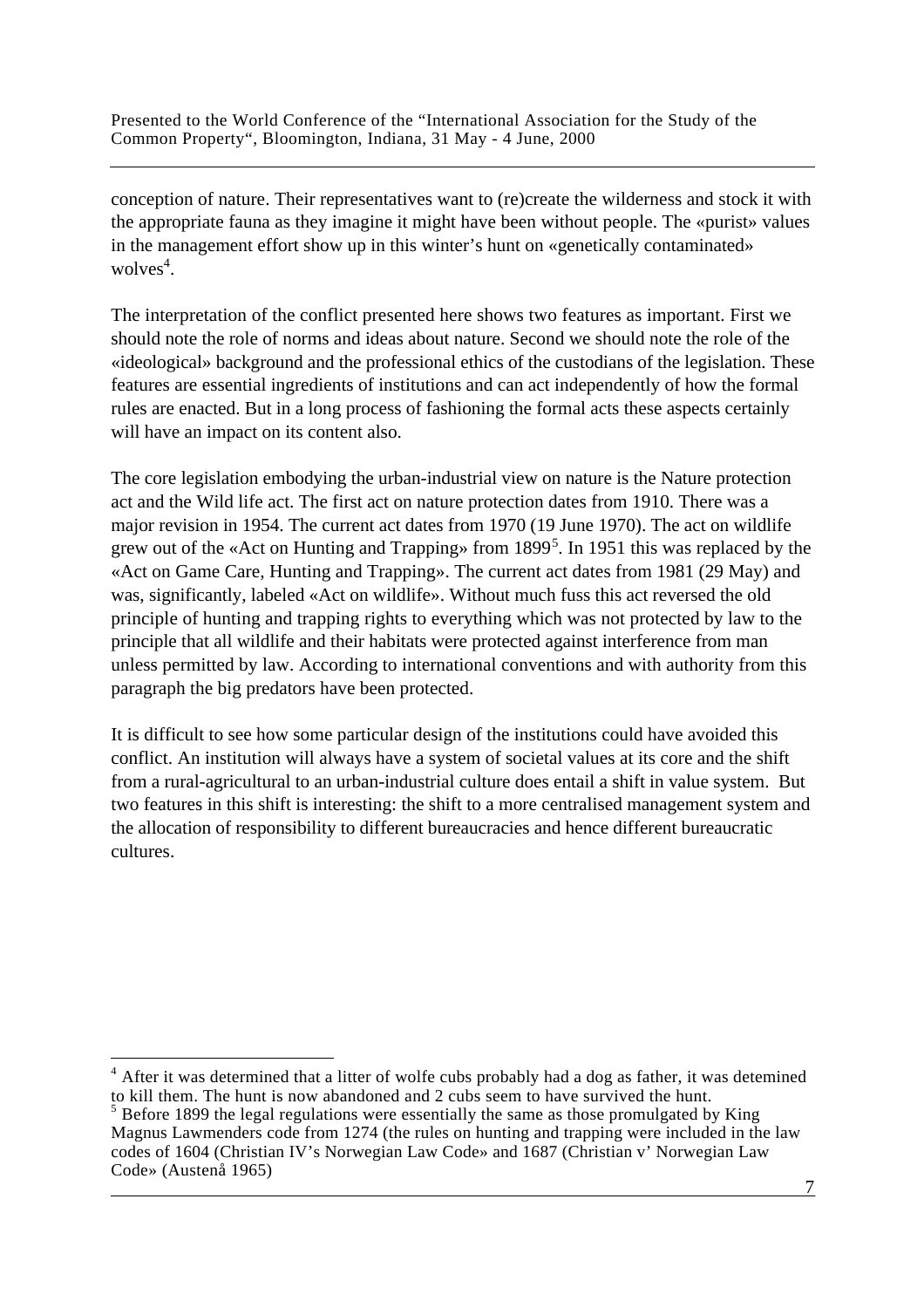| Act                            | Management authorities (the most active authority in <b>bold face</b> ) |
|--------------------------------|-------------------------------------------------------------------------|
| Act of 28 June 1957 on         | The King                                                                |
| outdoor recreation             | The Ministry (of Environment)                                           |
|                                | The Directorate for Nature Management                                   |
|                                | The County Governor                                                     |
|                                | The County board on board on outdoor recreation                         |
|                                | The Municipal board on board on outdoor recreation                      |
| Act of 21 May 1965 on          | The King                                                                |
| forestry and forest protection | The Ministry (of Agriculture)                                           |
|                                | The County Governor                                                     |
|                                | The County board on agriculture                                         |
|                                | <b>The Municipality</b>                                                 |
| Act of 19 June 1970 on nature  | <b>The King</b>                                                         |
| protection                     | The Ministry (of Environment)                                           |
|                                | The County Governor                                                     |
| Act of 6 June 1975 on rights   | The King                                                                |
| in state commons (the          | The Ministry (of Agriculture)                                           |
| «Mountain Act»)                | The Municipal mountain board                                            |
| Act of 9 June 1978 on reindeer | The King                                                                |
| herding <sup>7</sup>           | The Ministry (of Agriculture)                                           |
|                                | The Reindeer herding board (national level)                             |
|                                | The Reindeer herding area board (county level)                          |
|                                | The Reindeer herding district board                                     |
| Act of 29 May 1981 on          | The King                                                                |
| wildlife                       | The Ministry (of Environment)                                           |
|                                | The Directorate for Nature Management                                   |
|                                | The County Governor                                                     |
|                                | The Municipality                                                        |
| Act of 3 June 1983 on salt     | The King                                                                |
| water fisheries                | The Ministry (of Fisheries)                                             |
|                                | The Directorat of Fisheries                                             |
|                                | The District board for monitoring                                       |
|                                | The District committee for a particular type of gear                    |
| Act of 15 May 1992 on          | The King                                                                |
| salmon and fresh water         | The Ministry (of Environment)                                           |
| fisheries                      | The Directorate for Nature Management                                   |
|                                | The County Governor                                                     |
|                                | The Municipality                                                        |
| Act 19 June 1992 on forestry   | The King                                                                |
| in state commons               | The Ministry (of Agriculture)                                           |
|                                | Statskog $SF^8$                                                         |
|                                | The board of the commons («bygd» level)                                 |

| Table 1 The distribution of management authority according to law as of 1995 $^6$ |  |  |
|-----------------------------------------------------------------------------------|--|--|
|                                                                                   |  |  |

Source: Schei and Zimmer (eds.) 1996

 8 Statskog SF is a corporation 100% owned by the state and possess among other things title to the ground in all state commons. It is charged with the duty of utilising the resources in the state commons and other state lands profitably. (see <http://www.statskog.no/English.htm>)

<sup>&</sup>lt;sup>6</sup><br>
<sup>6</sup> Schei and Zimmer 1996<br>
<sup>7</sup> The act covers only the well established areas for Saami reindeer herding in the counties Finnmark, Troms, Nordland, Nord-Trøndelag and parts of Sør-Trøndelag and Hedmark. Saami reindeer herding is legalised outside this area by Act of 21 December 1984 no 101, on reindeer herding in the municipalities, Meldal, Midtre Gauldal, Oppdal, Rennebu, Rindal, Sunndal and Surnadal. Non-Saami reindeer herding have to be located outside these areas and is then based on private contracts and concession from agricultural authorities.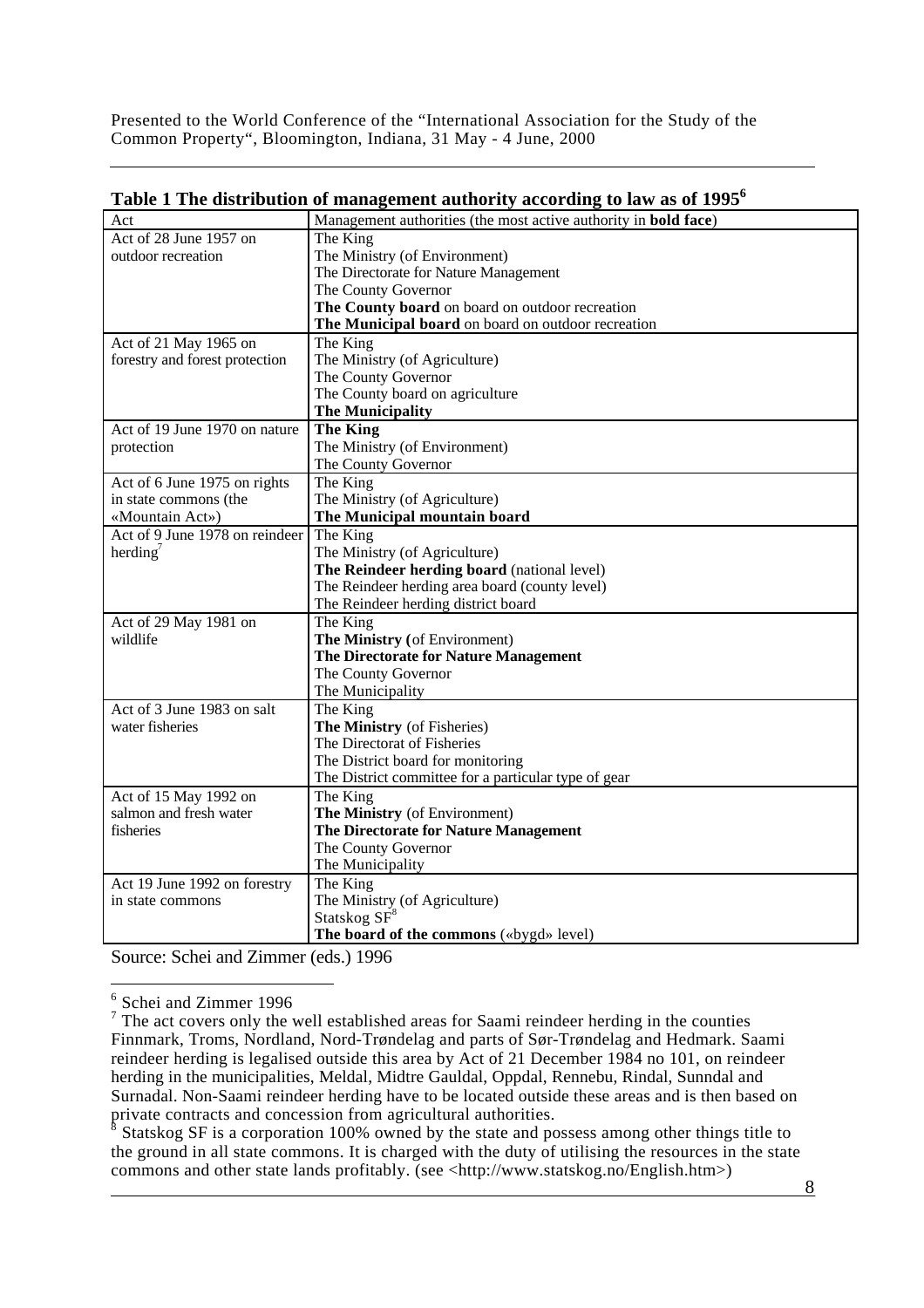In table 1 the levels of authority used by or defined by the various acts are listed. From the table it would appear that the urban-industrial interests in nature primarily are managed by the Ministry of Environment and the rural-agricultural interests primarily by the Minsitry of Agriculture and the Ministry of Fisheries. But it should be noted that the Act on forestry and forest protection in 1976 was amended in title and purpose to accomodate urban industrial values.

The table will also suggest that the primary decision making level is more centralised for the acts managed by the Ministry of Environment. In particular the Act on Nature Protection stands out with The King as the most important decision maker.

Decisions by the King are the collective responsibility of the national government and should, at best, ensure that it is a well considered decision deeply grounded in the values of a majority of the parliament. The decisions taken by the Minister alone in consultation with the bureaucracy should ideally do the same but may, perhaps, be more amenable to influence by subcultures within the bureaucracy or by idiosyncratic value judgements of the minister.

Of the 4 acts authorising the Ministry of Environment to manage some activity three have the government level as the most important. The fourth act has the local community as the most active level. This is the act on outdoor recreation. This act formlises the ancient customary rights called «allemannsretten» (all men's rights)<sup>9</sup> and as such it does not introduce any «new» urban industrial values. Though it can be said that urban industrial society has taken over these values for new purposes.

Of the 4 acts managed by the Ministry of Agriculture three has the local community as the most active level. The fourth one is the Reindeer herding act. But even her the most active level is a special agency, The Reindeer herding board, not the Ministry itself. The ninth act included in table 1 is the act on Salt water fisheries which is manged by the Ministry of Fisheries with the ministry as the most important level.

We see that salt water fisheries and reindeer herding are centralised management systems. Forestry and fresh water fisheries are decentralised in comparison. Why should there be such a difference? Is this difference a significant design element helping to «solve» the collective action problems they concern themselves with? Are the collective action problems of reindeer herding and salt water fisheries fundamentally different from forestry and fresh water fisheries?

 <sup>9</sup>   $9^9$  Some rights which many assume to be part of the all men's rights are contained in other acts. Picking nuts eaten on the spot, picking wild berries (except cludberries), mushrooms, and flowers or diging roots of wild herbs are said to be free from punishment by §400, Act of 22 May 1902 no 10 on punishment. The Act of 15 May 1992 on salmon and freshwater fisheries, §18, defines a new «all childrens right». In waters which do not have anadrome fish (i.e. slamon and brown trout) children below 16 have the right to fish.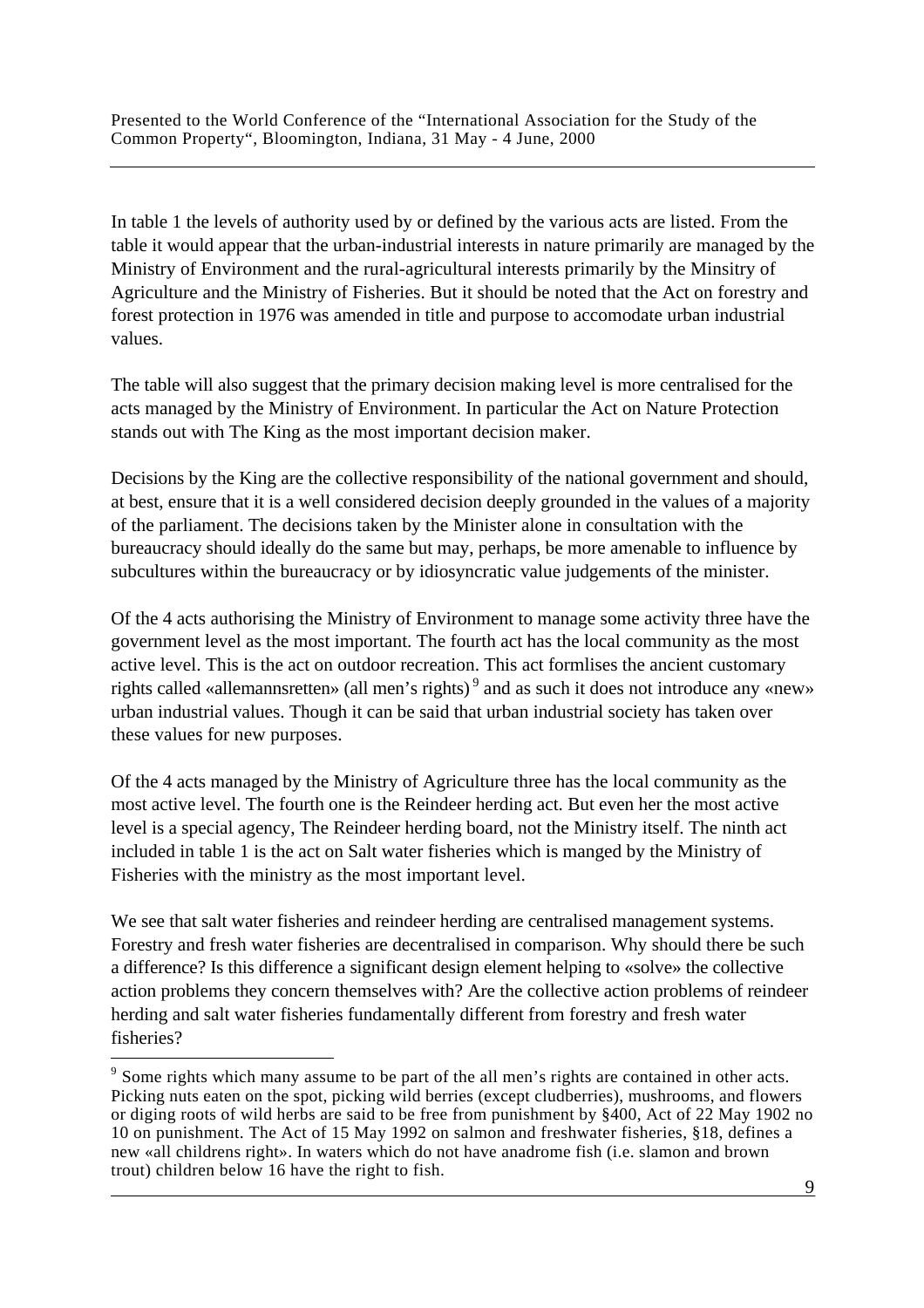The purpose of this paper is not to look for answers to these questions but rather to investigate the forms, functions and procedures of the formal institutions governing Norwegian resources. Let us therefore look more closely at the 5 general design priciples suggested by Goodin (1996).

### **1) Revisability**

 $\overline{a}$ 

Since the Landscape assemblies accepted the unified legal code of Norway in 1274, legitimate rule systems applicable to Norway have been made and promulgated by the King. But the acts have in principle needed some kind sanctioning by some kind of assembly. However after 1274 these assemblies became less and less «popular» or «representative». Between 1536 and 1660 the most important assembly was the Danish «herredag» which during its occational visits to Norway negotiated and promulgated «recesser» which got legal force. During the absolutist period  $1660-1814$  this was suspended<sup>10</sup>. Since 1814 legislation has needed sanctioning by the Storting. Since 1884 the King's council (the government) has needed at least a passive support by a majority of the Storting. Legislation goes through a process in the ministeries before it goes to the parliament where it is discussed and revised, possibly returned to the government for further revision, until the parliament either accepts or dismiss it.

The problems which Norwegian forests experienced in the first half of the 19th century were debated on and off at least since the parliament in 1821 and until 1863 when the first Act on forest land was promulgated. Major revisions came in 1932 and 1965. The last major revision of the forest legislation from 1965 started in 1951 by appointing a government commission to prpare it. They finished their work in 1958. Then the ministry worked on the proposal for 5 years and finally the parliament worked on it for 2 years. At that time some 20 other acts had an impact on forestry, the oldest dating from Christian V's Norwegian Lawbook from 1687 (Vevstad 1992). That was the institutional environment which the new act should fit. But revisions and amendments did not stop. They have come with increasing frequency.

The first major act on reindeer herding was an addition to the Danish-Norwegian and Swedish-Finnish border convention of 1751: The Lapp Codicill. But legislation regulating reindeer herding as an industry started in earnest in 1854. An additional act was promulgated in 1888, and major new acts were introduced in 1933 and 1978 (Prestbakmo 1994). The last major amendment to this tradition is from 1996 (Act of 23 February 1996 no 7, Ot.prp.nr.28 1994- 95, the very last amendment is from Act of 13 June 1997 no 44). Also for reindeer herding revisions and amendments seems to have come with inceasing frequency. Table 2 gives some more dates for major revision of other acts.

<sup>10</sup> <sup>10</sup> Fladeby, Rolf, Steinar Imsen, and Harald Winge eds. 1974 «Norsk historisk leksikon» (Norwegian Historical encyclopedia), Oslo, Cappelen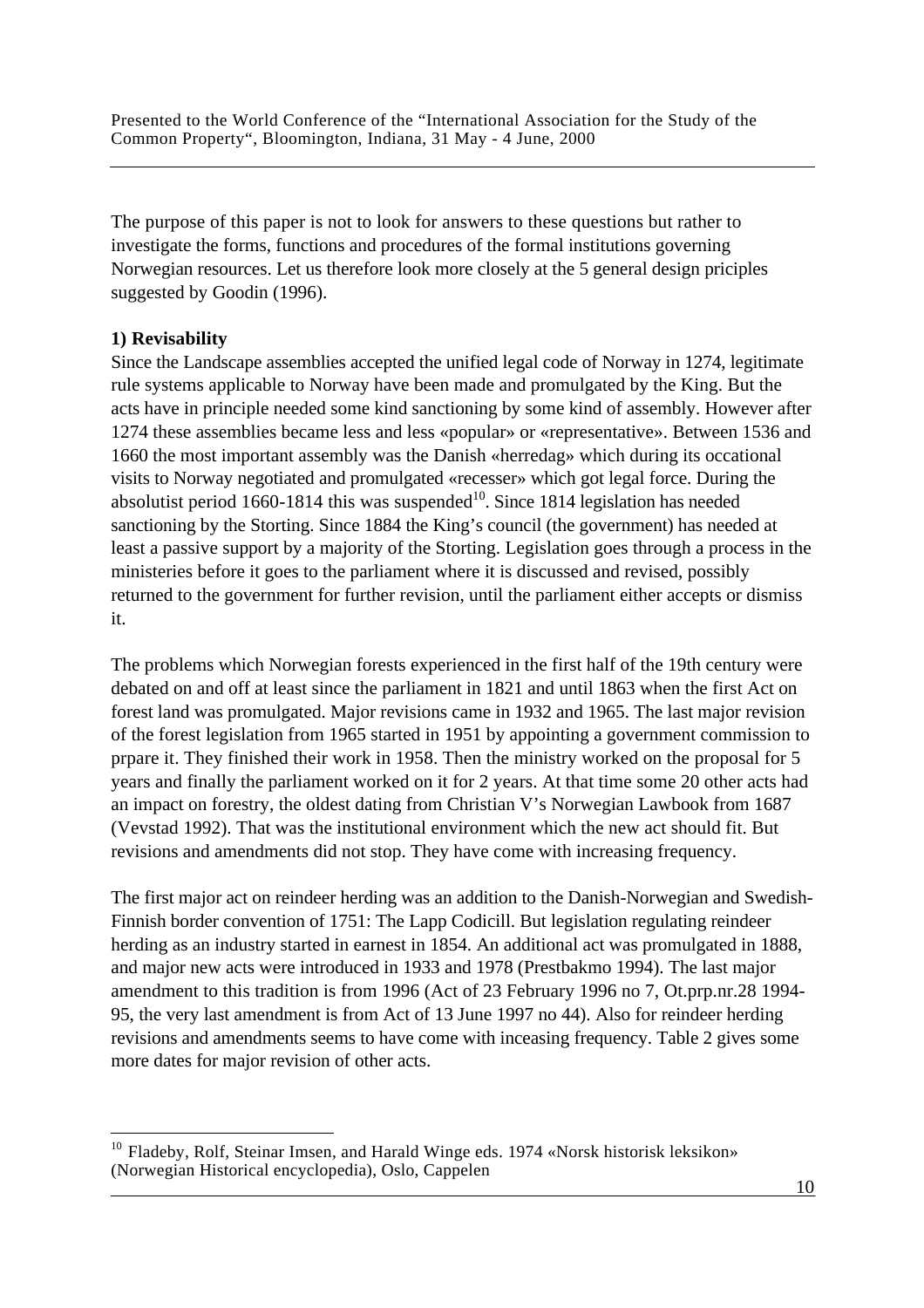| Act                            | Dates of previous acts <sup>11</sup>                       |
|--------------------------------|------------------------------------------------------------|
| Act of 28 June 1957 on         | Act of 25 June 1937 no 16                                  |
| outdoor recreation             |                                                            |
| Act of 21 May 1965 on          | Act of 12 Februar 1932                                     |
| forestry and forest            |                                                            |
| protection <sup>12</sup>       |                                                            |
| Act of 19 June 1970 on         | Act of 1 December 1954 no 2                                |
| nature protection              | Act of 25 July 1910 no 3                                   |
| Act of 6 June 1975 on          | Act of 12 March 1920 no 5                                  |
| rights in state commons        |                                                            |
| (the «Mountain Act»)           |                                                            |
| Act of 9 June 1978 on          | Act of 29 May 1953 no 6                                    |
| reindeer herding <sup>13</sup> | Act of 12 May 1933                                         |
| Act of 29 May 1981 on          | Act of 14 December 1951 on Game Care, Hunting and Trapping |
| wildlife <sup>14</sup>         | Act of 20 May 1899 on Hunting and Trapping                 |
| Act of 3 June 1983 on salt     | Act of 17 June 1955                                        |
| water fisheries                | Act of 25 June 1937 no 20                                  |
| Act of 15 May 1992 on          | Act of 6 March 1964                                        |
| salmon and fresh water         | Act of 30 June 1950                                        |
| fisheries                      | Act of 2 June 1933                                         |
|                                | Act of 31 March 1933                                       |
|                                | Act of 27 February 1930                                    |
|                                | Christian V' Norwegian Law Code 1687                       |
| Act 19 June 1992 on            | This is a new act which expands and replaces rules from    |
| forestry in state              | Act of 6 June 1975 no 31 (on rights in state commons)      |
| $commons$ <sup>15</sup>        | Act of 17 June 1937 no 9                                   |
|                                | Act of 10 June 1936 no 4                                   |
|                                | Act of 23 July 1894                                        |
|                                | Act of 22 june 1863                                        |
|                                | Act of 12 October 1857                                     |
|                                | Act of 9 July 1851                                         |
|                                | Christian V' Norwegian Law Code 1687                       |

**Table 2 Frequency of major revisions of some acts on nature management**

Source: Schei and Zimmer (eds.) 1996

The reasons for revisions are usually unsatisfactory experiences and/or changes in the institutional environment requiring adjustments. This is not to say that all experiences are judged on an impartial basis in the revisions. The custodians of the legislation and the various interest groups suffering or profitting from the existing rules do not have acces to the Ministry and/or the parliament on an equal basis. This unequal weight of opinions and experiences is

 $11$  If nothing else is noted the source is Schei and Zimmer 1996

<sup>&</sup>lt;sup>12</sup> The title of the act was changed to include forest protection by Act of 11 June 1976 no 77

<sup>&</sup>lt;sup>13</sup> The act had a major amendment in Act of 23 February 1996 no 7. It was last time amended in Act of 13 June 1997 no 44

 $14$  Before 1899 the legislation had been more or less unchanging. The paragraphs from the Landscape Law codes enacted in King Magnus Lawmenders code from 1274 were repeated in Christian IV's Norwegian Law Code of 1604 and in Christian V' Norwegian Law Code of 1687, see Austenå 1965

<sup>&</sup>lt;u>11 and 2001 and 2001 and 2001 and 2001 and 2001 and 2001 and 2001 and 2001 and 2001 and 2001 and 2001 and 200</u> <sup>15</sup> Source Ot.prp.nr.37 1991-92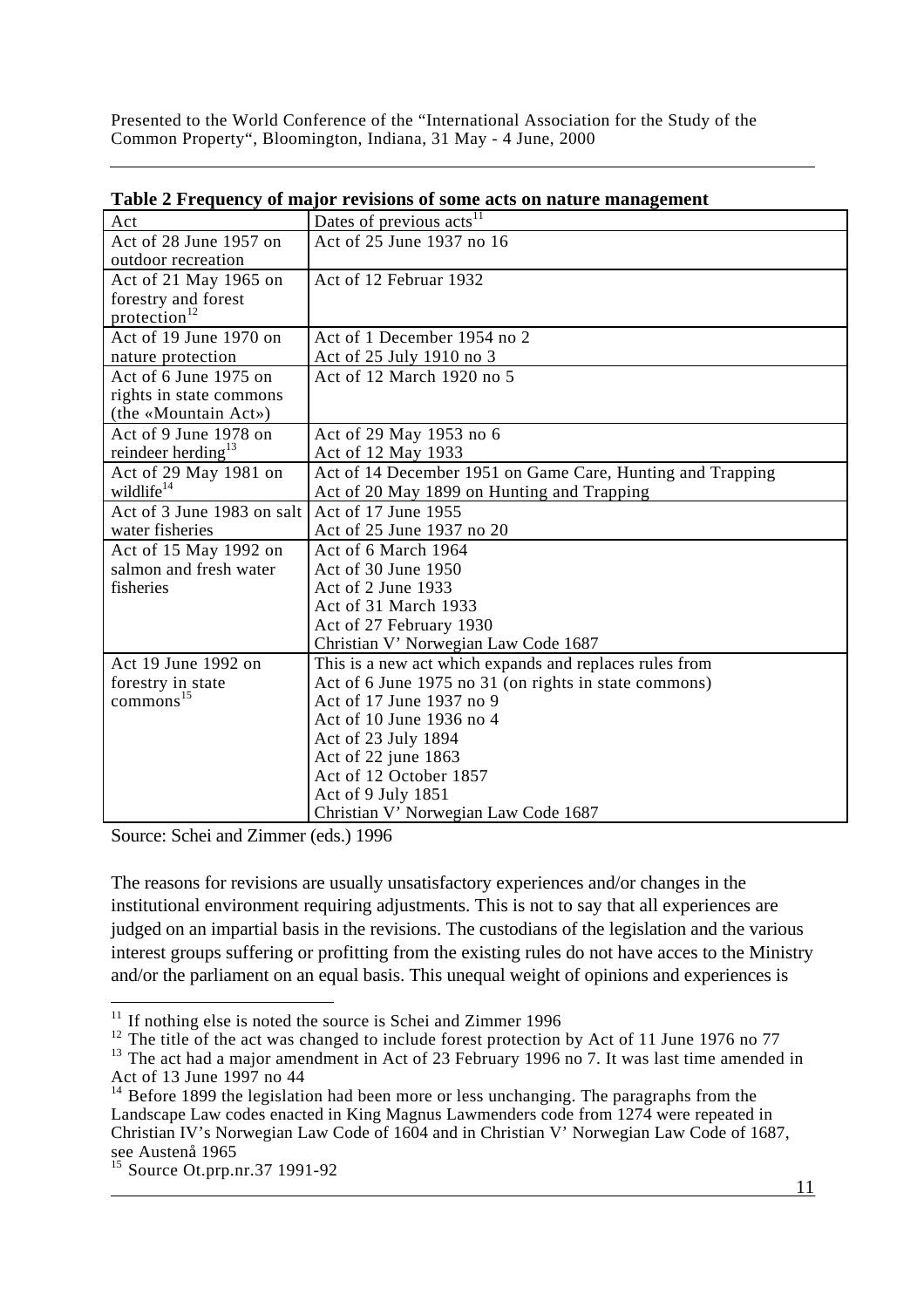one source of possible bias. On the other hand, this situation also ensures that a majority power coalition always will see itself served by the law and hence find it in their interest to support the rule-of-law.

One may thus in general conclude that the formal rules of Norwegian institutions are revisable even if it sometimes takes decades of debate.

### **2) Robustness to «inappropriate» revisions**

The ease with which legislation is changed raises the question of robustness. How resistant is this process to «inappropriate» change? The distinction between «appropriate» and «inappropriate» is not obvious. The more or less continuous process of revision does not lend itself to the kind of amendments which would be «obviously» revolutionary to the contemporary citizen. Rather the many small changes lend themselves to the accumulation of unintended consequences which one in hindsight might see no one really wanted. But that process may be more in the line of path dependence. Is there any evidence of such processes?

Presumably also all kinds of rent seeking or predatory activites as well as behaviour encouraging such activites would fall into the category of activites to be resisted by our institutions. Institutions should not change to accommodate such behavior. But in a system where revisions are easy and where public support of the legislation is required, it is difficult to see how rentseeking and predatory behavior based on legal technicalities can be sustained.

### **3) Sensitivity to motivational complexity**

The frequent amendments and revisions of the legislation is one way to adapt to new experiences and changes in the environment. Another way of adapting to new circumstances would be to allow institutions to be sensitivity to differences among local users, local rules, local information, and local values. Institutional elements allowing local rule or modification of central commands will allow differences in motivations and ecological conditions to have an impact.

If there develops a market in some plant which can be harvested but which so far has been considered worthless, the collective-choice arrangements should be able to fashion new rules for the harvest of this plant on short notice.

The standard element introducing sensitivity to motivational complexity is local rule. The legislation on forestry vests the primary legal authority to monitor the forest owners at the municipal level. The legislation on reindeer herding vests it at the level of the Ministry.

Forestry in state commons and reindeer herding has at least formally quite a few similarities. In both cases the state claimes owenership of the ground and remainder. In both cases the rights of qualified citizens to the resources are based on ancient use rights. In both cases there are management units working beside the Ministry analogously to a directorate but organised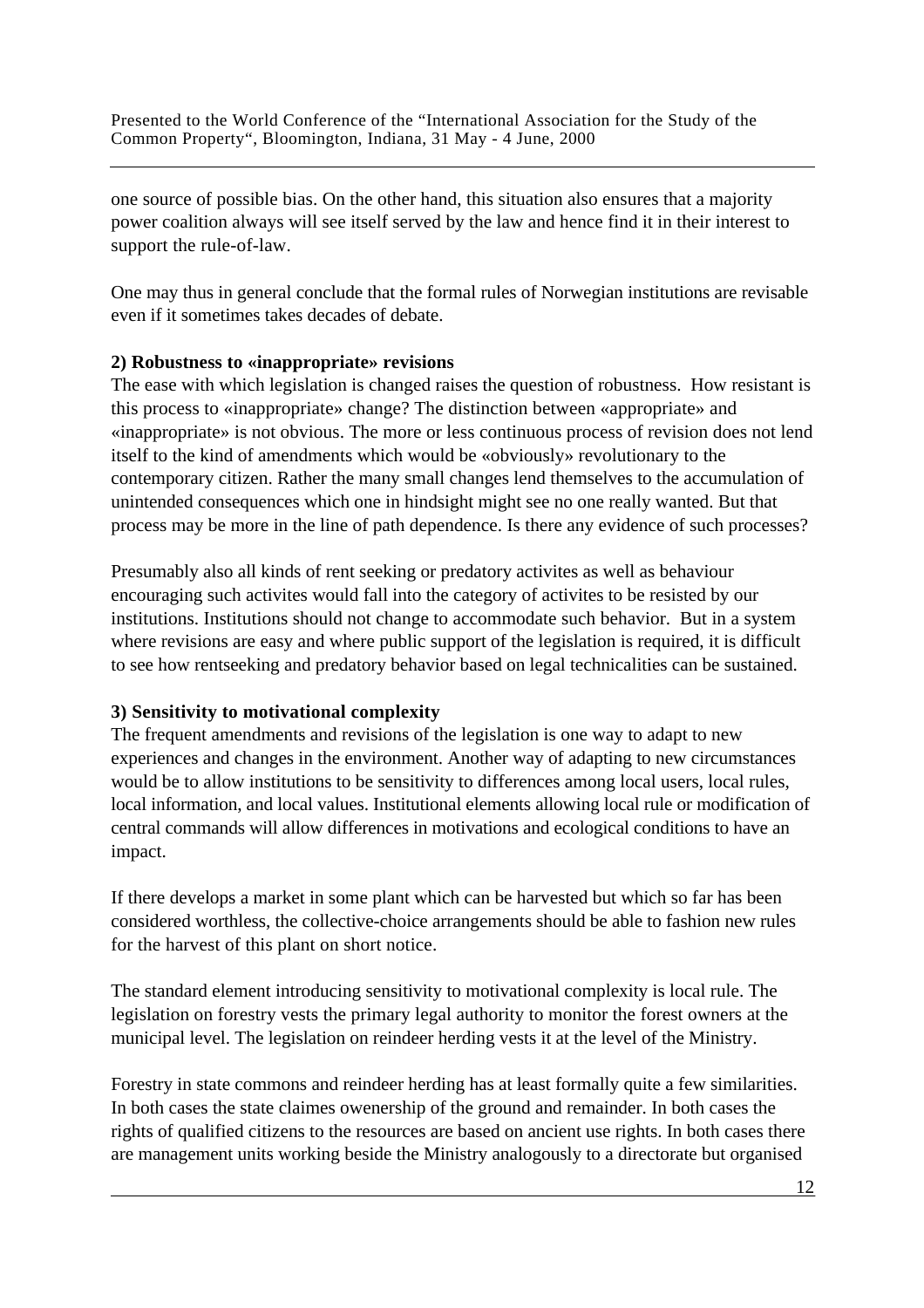differently. For forestry the unit is the company Statskog SF organised according to Act of 30 August 1991 no 71 on state enterprises. State enterprises are wholly owned by the state, but are otherwise assumed to function in ways similar to share holding companies. For reindeer herding the subsidiary unit is the Reindeer herding board. This is a body of 7 persons four of which are elected by the Ministry and the rest by the Saami parliament<sup>16</sup>.

In both cases do the legislation mandate a local body (called the board of the commons for a forest commons and the board of the district in a reindeer herding district<sup>17</sup> But parallell to the levels of the boards the Ministry has a branch of its administration, the Reindeer Herding Adminsitration, with a central office in Alta and branch offices in each reindeer herding area. If this administration is compared to the forestry administration it is seen that the forest bureaucrats are employed by the municipalities rather than being formally a brach of the Ministry. Also the cooperation between the public management and the private associations of the owners of the industries are similar.

The mandating of local level organisations should encourage sensitivity to motivational differences among the actors by allowing them to follow different strategies in the context of the general regulations. However, this does not seem to be the goal of the legislation. Both acts contain a remarkable degree of detail about planning, and forest care or reindeer husbandry. Both acts mandate stern measures if the forest owner or reindeer herder does not comply with the legislation.

The parallells between the two acts are rather remarkable. One may speculate that the differences in employment conditions for the bureaucrats subtly shifts the focus from central values to local values if these are different. The most obvious differences of design are the different roles of the Reindeer herding board compared to Statskog SF.

On balance the reindeer herding management appears a few degrees more centralised than the forestry management. The resource situation for the two industries judged in terms of sustainability is however remarkably different. In forestry the biomass is growing and the quality situation is deemed satisfactory. In the reindeer herding industry, particularly in the major areas in Finnmark the industry is judged to be on the brink of ecological collaps.

If the legislation is basically similar except for its degree of centralisation, can this be a cause for the different outcomes?

<sup>&</sup>lt;sup>16</sup> Created by Act of 12 June 1987 no 56 on «Sametinget» and other Saami legal rights (the Saami act).

<sup>13</sup>  $17$  The area where Saami reindeer herding rights are extant is divided into 6 reindeer herding areas. These are further subdivided into 87 reindeer herding districts comprising 551 reindeer herding units organsing the care of some 182 000 reindeers. Figures are from 1996, see <http://www.landbruk.dep.no/landbruksdepartementet/reindrift/index.html>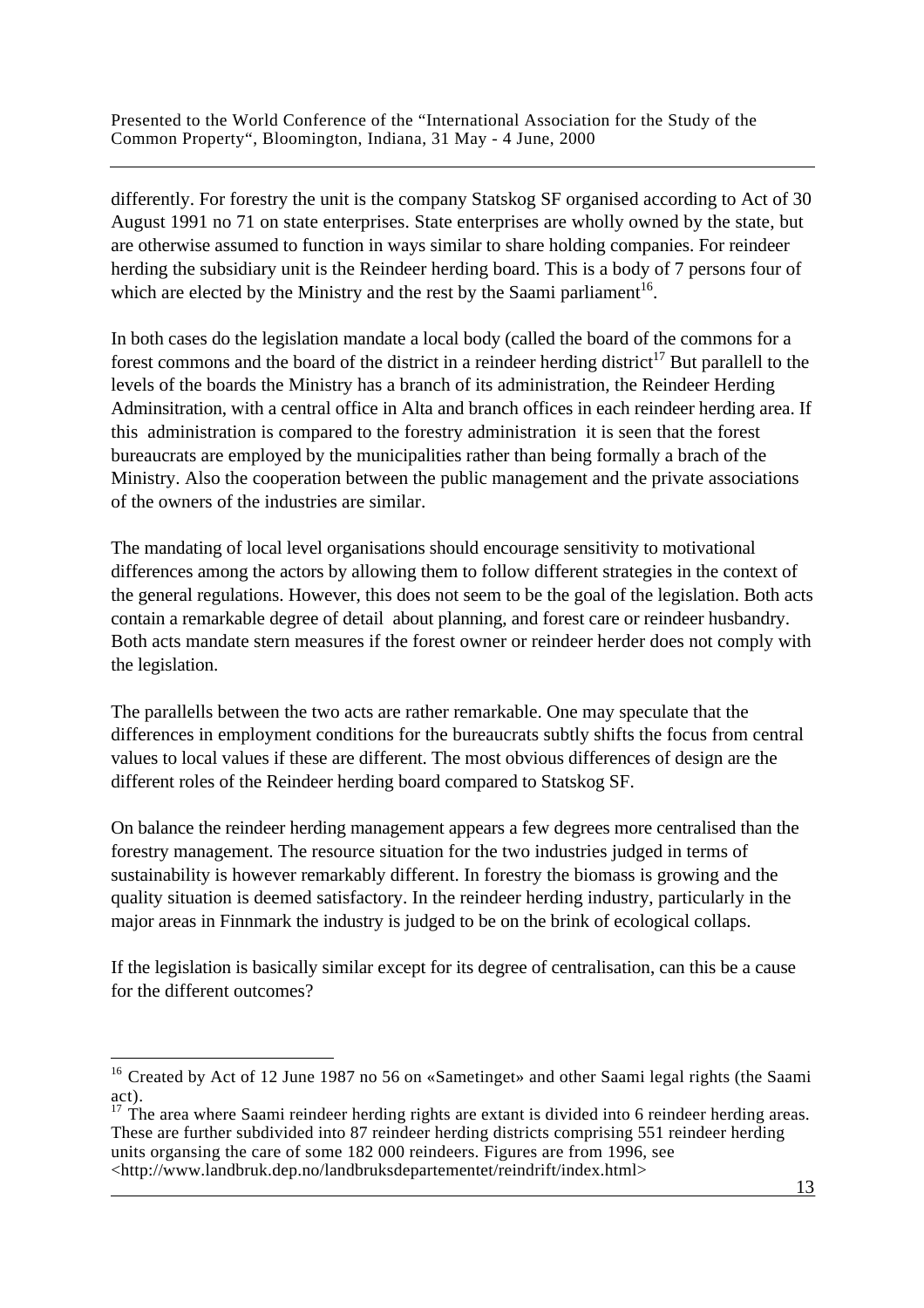Before we leave this a couple of differences should be noted. In contrast to reindeer herding forestry has a known history of ecological collaps. The legislation of 1863 was basically a result of this. Later increased productivity of the industry became the goal and in the 70'ies protection of other forest qualities were added. The legislation on reindeer herding was for the most part initiated by the need of the agricultural communities to protect themselves against encroachment of the reindeer herders. Later a concern with reindeer herding as a profitable industry was added, and since the 80'ies a projected ecological disaster has loomed high on the agenda.

Ecological collaps in the forest sector was a result of unrestrained logging. The projected collaps in the reindeer herding industry is tied to the growth of biomass. The reindeer herding act has through recent changes tried to confront the problem of growing biomass. But neither the definition of the problem nor the proposed solutions are agrred to by the individual reindeer herders. Also in forestry there is an unplanned growth in biomass, but this is not seen as a problem. Eventually rotting timber and insects may become a problem, but so far it is seen as more beneficial than problematic. It gives us more of what the urban-industrial visitors see as old growth forest.

Theoretically one may say that both in reindeer herding and in forestry decision units refraining from stinting growth of biomass may cause severe externalities for their neighbors. In one case this is seen as threatening the industry in the other as largely beneficial.

# **4) Publicity of institutional action<sup>18</sup>**

 $\overline{a}$ 

Monitoring of activities and establishing their legal standing requires visibility not only of the law but of the actions legitimised by the law. How can these become known? Openness in public breaucracies is a difficult subject cutting across all branches of central as well as local government. Three acts are relevant.

Act of 10 February 1967 on management procedures gives rules and standard operating procedures for the public bureaucracies in Norway. §17 informs us about the duty to research and inform. This paragraph expressly exempts the organisation from this duty if the information do not have significant impact on the decision. Who decides what may have significant impact on a decision? In the light of the discussion of how a good institution should look like this seems like a strange rule. Why include such an exemption? Informing about inconsequential things cannot do any harm?

In the Act of 19 June 1970 on access to documents in public bureaucracies there likewise are sweeping powers to exempt documents. Internal documents and documents produced by subservient organisations, by lateral organisations or by external advisors can be exempted

 <sup>14</sup>   $18$  David Luban (1996) refoumlates the Kantian publicity principle to read «All actions relating to the right of other human beings are wrong if publicizing their maxim would lead to self-frustration by undercutting the legitimacy of the public institutions authorizing those actions.»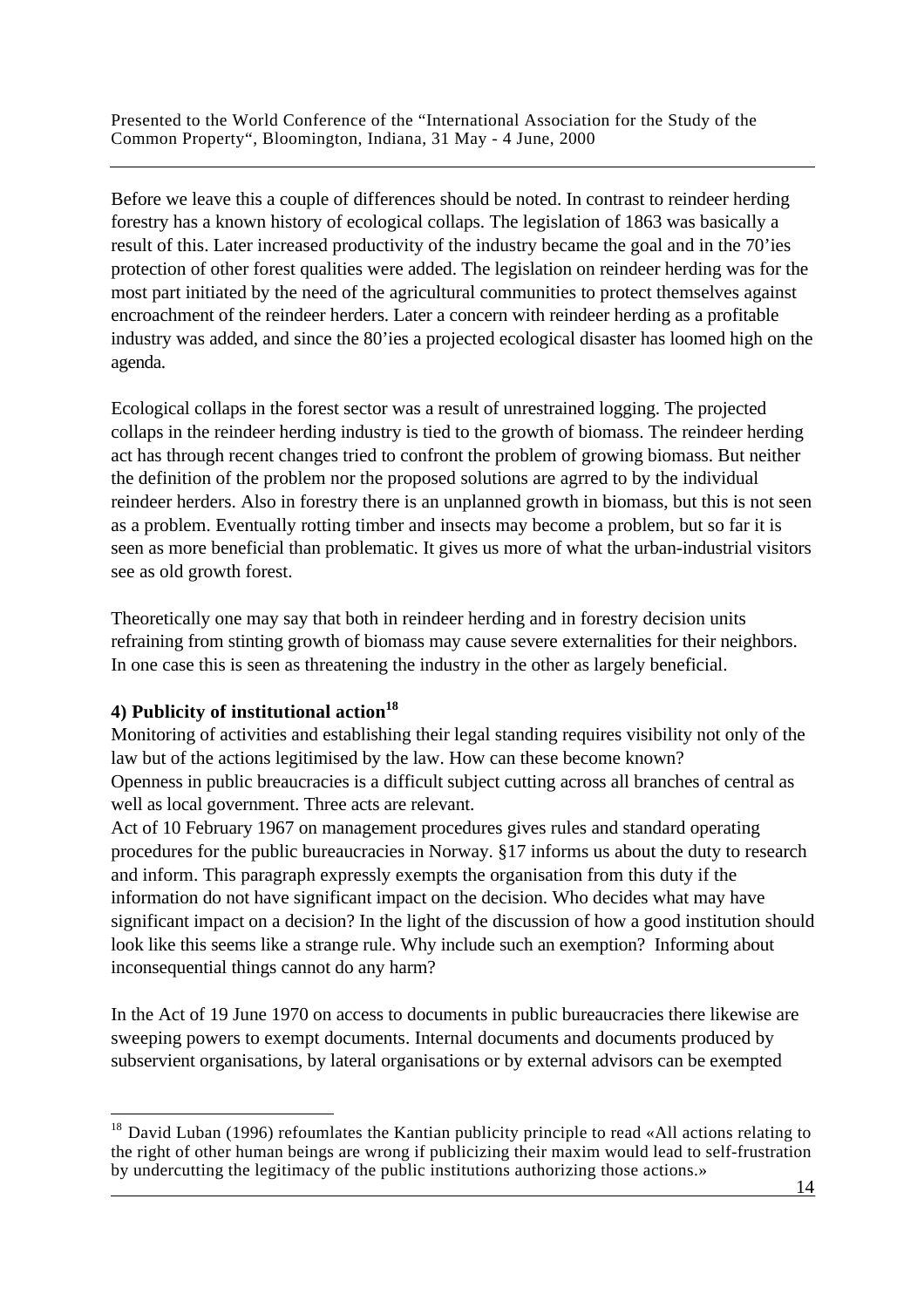from public access. In addition this act only gives the public a right to information. It says nothing about any duty for the public servants to inform.

The Act of 4 March 1983 on public servants has rules about sanctioning public servants for either not duing their duty or for overstepping the bounds of their powers. It says nothing about what these duties and powers are.

The publicity principle seems to have a weak status in Norwegian public service. One might speculate if this makes the service less sensitive to local demands and improves the conditions for survival and impact from a deviant subculture in the bureacracy.

### **5) Variability of institutional forms**

The Norwegian legislation on resources always targets specific resources. In table 3 details about the rules governing specific classes of resources found in bygd commons as defined by Act of 19 June 1992 on bygd commons, Act of 29 May 1981 on wildlife, and Act of 9 June 1978 on reindeer herding.

| Twore of the source specific property regains regained in Fig. s gain $\sigma_j$ gar commons |                                     |                                                                |                                                             |                                      |                                                                                  |
|----------------------------------------------------------------------------------------------|-------------------------------------|----------------------------------------------------------------|-------------------------------------------------------------|--------------------------------------|----------------------------------------------------------------------------------|
|                                                                                              | ground and<br>remainder             | $\overline{\text{pasture}^{19}}$ ,<br>timber, and<br>fuel wood | fishing and<br>hunting of<br>small game<br>except<br>beaver | hunting of<br>big game<br>and beaver | pasture and wood<br>for reindeer<br>herding                                      |
| Rights of common                                                                             | no                                  | yes                                                            | yes                                                         | yes                                  | yes                                                                              |
| Co-ownership                                                                                 | in common                           | joint                                                          | joint                                                       | joint                                | joint                                                                            |
| Unit holding rights                                                                          | cadastral<br>unit («the<br>farm)    | cadastral<br>unit («the<br>farm)                               | registered<br>persons                                       | registered<br>persons                | reindeer herding<br>unit registered in<br>the local reindeer<br>herding district |
| Use and quantity<br>regulation                                                               | internal<br>("owner")<br>decision") | internal<br>("needs of<br>the farm")                           | internal<br>("owner")<br>decision")                         | public<br>regulation                 | internal<br>("needs of the<br>industry")                                         |
| Alienability                                                                                 | inalienable                         | inalienable                                                    | inalienable                                                 | inalienable                          | inalienable                                                                      |
| Power of local<br>choice                                                                     | yes                                 | yes                                                            | yes                                                         | yes                                  | yes                                                                              |

#### **Table 3 Resource specific property rights regimes in Norwegian bygd commons**

Source: Schei and Zimmer (eds.) 1996

 $\overline{a}$ 

Table 4 shows that on private forest land the specificity of the legislation is much less. Only the rights of the Saami reindeer herders stand out with specific rules in the same way as in the commons.

 $\frac{15}{2}$ <sup>19</sup> The right to gather fodder (cutting grass, collecting moss and leaves etc.) have been important, but are not explicitly dealt with in the acts on commons. However, such rights are important in Act of 29 November 1968 on servitudes and it is also mentioned in the Act of December 21 1979 on land consolidation (§36).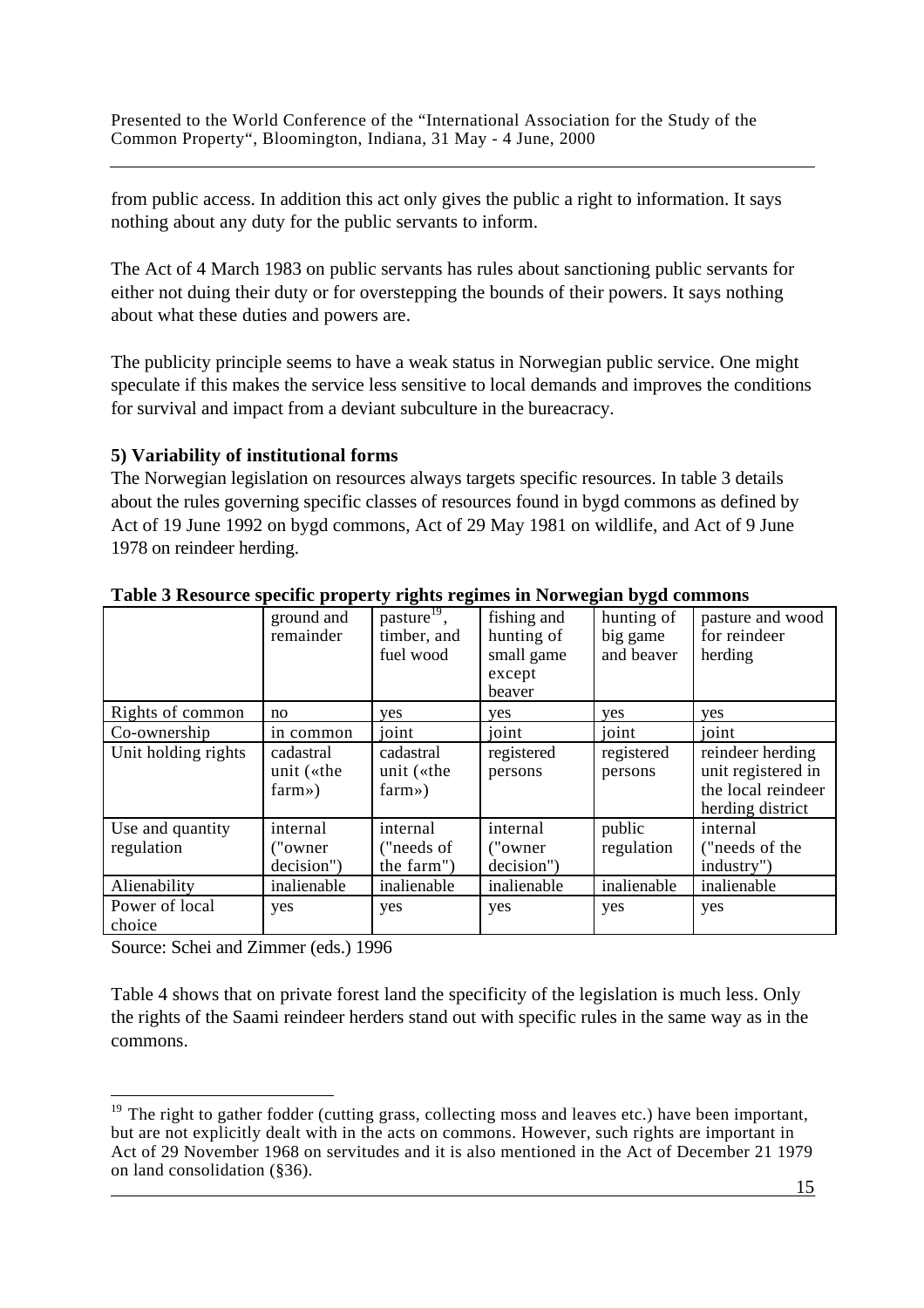| Twore a recover be opening property regards in privately $\sigma$ which for coupl |                                                                              |                                                                            |  |  |  |
|-----------------------------------------------------------------------------------|------------------------------------------------------------------------------|----------------------------------------------------------------------------|--|--|--|
|                                                                                   | ground & all attached<br>resources (includig wildlife)<br>and water) $^{20}$ | pasture and wood for reindeer<br>herding                                   |  |  |  |
| Ownership                                                                         | individual or<br>in common                                                   | jointly                                                                    |  |  |  |
| Unit holding<br>rights                                                            | legal person<br>cadastral unit <sup>21</sup>                                 | reindeer herding unit registered in<br>the local reindeer herding district |  |  |  |
| Use and quantity<br>regulation                                                    | internal<br>within limits set by public<br>regulation                        | internal<br>("needs of the industry")                                      |  |  |  |
| Alienability                                                                      | alienable                                                                    | inalienable                                                                |  |  |  |
| Power of local<br>choice                                                          | yes                                                                          | yes                                                                        |  |  |  |

| Table 4 Resource specific property rights in privately owned forests. |  |  |  |
|-----------------------------------------------------------------------|--|--|--|
|                                                                       |  |  |  |

Source: Schei and Zimmer (eds.) 1996

In table 5 the rights affecting all kinds of land are detailed.

The resource regimes in bygd commons and state commons are different in some respects, but not substantially. Regimes on private lands are substantially different. Forestry considered as an industry is regulated differently from reindeer herding and both are different from salt water fisheries. This could be the variability Goodin is suggesting we need in a «learning-by-doing» system of governance. But learning by doing entails evaluations with a comparative view. As far as I know no such comparison has been tried. The learning by doing occurs within each regime as experiences are accumulted and legislation amended.

 $\overline{a}$  $20$  Except servitudes of all kinds, see Act of 29 November 1968 on servitudes

 $\frac{16}{16}$  $21$  A farm or a reindeer herding unit can be seen as a cadastral unit. In some cases rights can «run with the land» (Lawson and Rudden 1982), and these are not only servitudes but sometimes «full ownership» of some resource. But to label the farm as a type of «owner» is not conforming to current legal terminology in Norway or elsewhere as far as I know. As long as the rights are inalienably attached to the farm they are considered to be part of the estate held by the farmer. However, for the analytical purposes here it has seemed useful to introduce the distinction between the farmer and the farm since the distinction in the legislation is used systematically for different types of resources.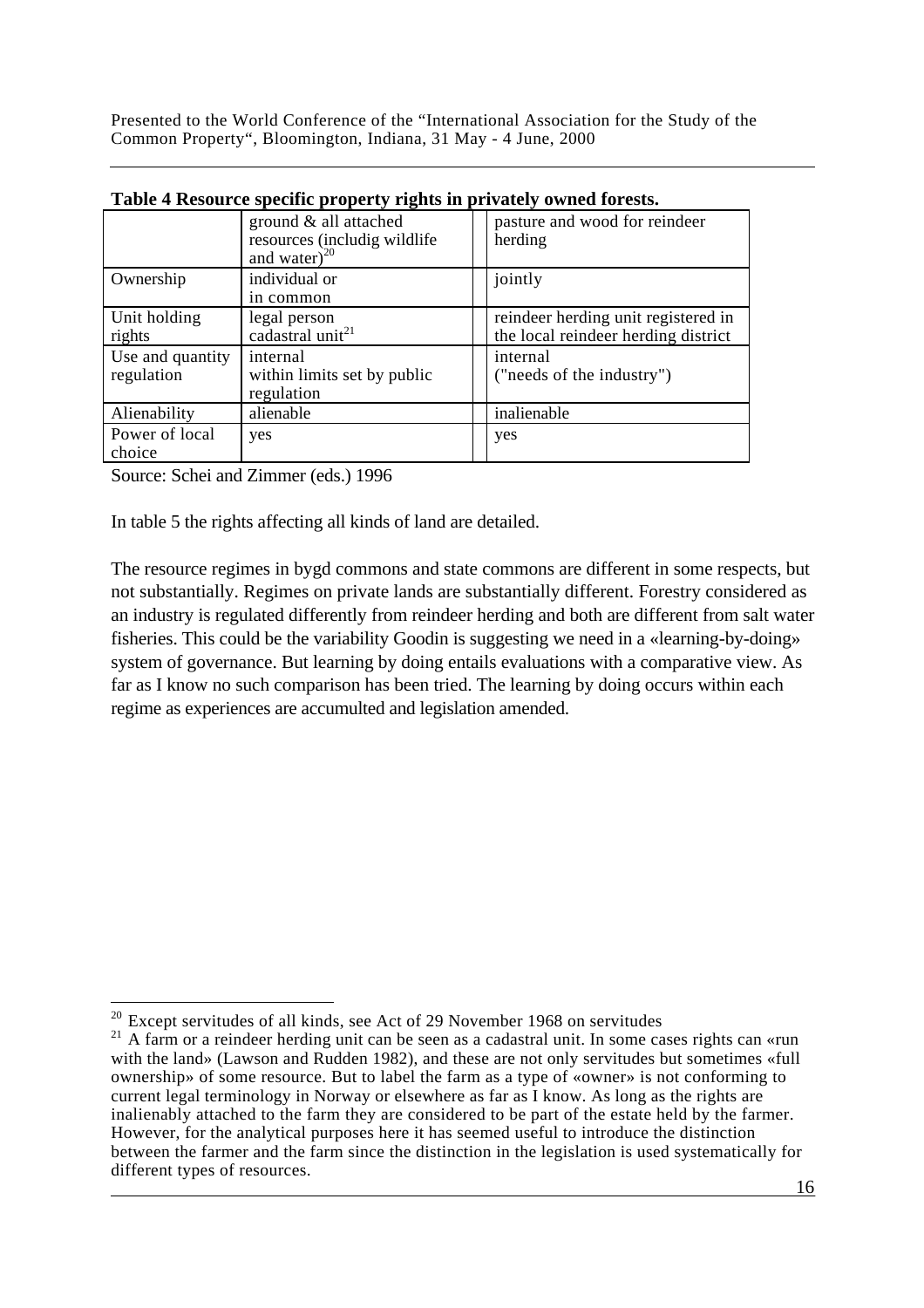|                                | right to stake claim on<br>minerals | all mens rights              |
|--------------------------------|-------------------------------------|------------------------------|
| Rights of common               | no                                  | yes                          |
| Co-ownership                   | in common                           | joint                        |
| Unit holding rights            | legal person                        | individual                   |
| Use and quantity<br>regulation | public regulation                   | custom,<br>public regulation |
| Alienability                   | alienable                           | inalienable                  |
| Power of local<br>choice       | yes                                 |                              |

**Table 5 Rights deriving from public regulations affecting all lands<sup>22</sup>**

Source: Schei and Zimmer (eds.) 1996

### **Some concluding remarks**

There are systematic differences in degree of centralised decision making between the urban industrial and the rural agricultural interests in nature.

The revisability principle taken together with the sensitivity and variation principles imply that there ought to be more than one level of decision making. Presumably the lowest level should be defined by a cross-section of the motivational complexity and the local conditions to which the institution have to adapt. This is far from consistently found. Particularly the collective choice mechanisms at local levels are variable, ranging from well developed in forestry to weak in reindeer herding, symbolic in fisheries, and nonexistent in predator management. We also see different levels of ecological problems, largely along the same dimension as the variation in local level collective choice.

The contrast between predator management and forest managment is striking.

Ostrom (1990:90) finds in her study of long enduring institutions governing common renewable resources that they tend to be characterized by having

- 1. clearly defined boundaries,
- 2. congruence between appropriation and provision rules,
- 3. collective-choice arrangements,
- 4. monitoring,

- 5. graduated sanctions,
- 6. conflict resolution mechanisms,
- 7. minimal recognition of rights to organize, and, where appropriate, they are
- 8. organised as nested enterprises

<sup>&</sup>lt;u>17</u>  $22$  See Act of 3 July 1914 no 5, on chalk; Act of 14 December 1917 no 16, on waterfalls, and mining; Act of 17 June 1949, on quartz; Act of 21 March 1952, on minerals which cannot be claimed according to Act of 30 June 1972 no 70, on mining; Act of 28 June 1957 no 16, on outdoor recreation; Act of 30 June 1972 no 70, on mining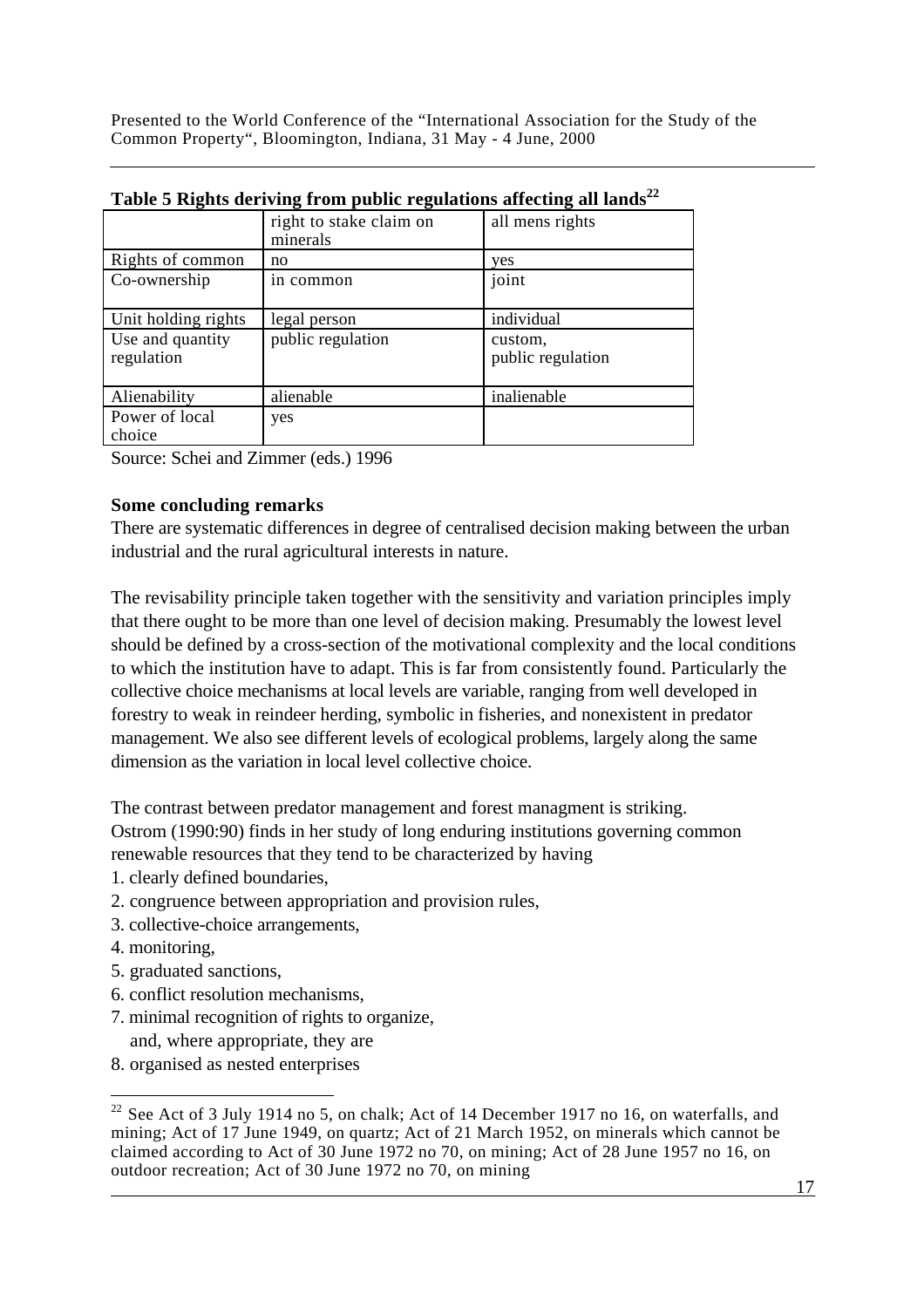If we contrasts predators and forests along these elements (see table below) the prospects for a long life for the current managment regime of predators would seem bleak.

|   | <b>Management of predators</b> | <b>Management of forest commons</b> |
|---|--------------------------------|-------------------------------------|
|   | debate is going on             | <b>ves</b>                          |
|   | unclear                        | reasonable                          |
|   | the parliament                 | yes                                 |
|   | ves                            | yes                                 |
|   | yes, public persecution needed | <b>ves</b>                          |
| 6 | only the general court system  | yes                                 |
|   | not in relation to predators   | yes                                 |
|   | $\cdot$                        | ves                                 |

Two interpretations can be offered. 1) The management regime accomodating the urban industrial interests in predators are comparatively new and still early in its development process, therefore the urban industrial interest groups have not yet found the form of the institutions which will solve the problems they perceive (viable populations of the large predators). 2) Also one may speculate that the problem definition (predicted extinction of predators) and solutions attempted (centralised commands, severe monitoring and punishment) may create the outcome they now try to avoid.

Judged according to the current suggestion for good design of institutions there are several margins for improvement of Norwegian institutions for managment of nature. Hopefully the learning-by-doing process can be speeded up by more consciously using elements from those resource regimes which currently are working well.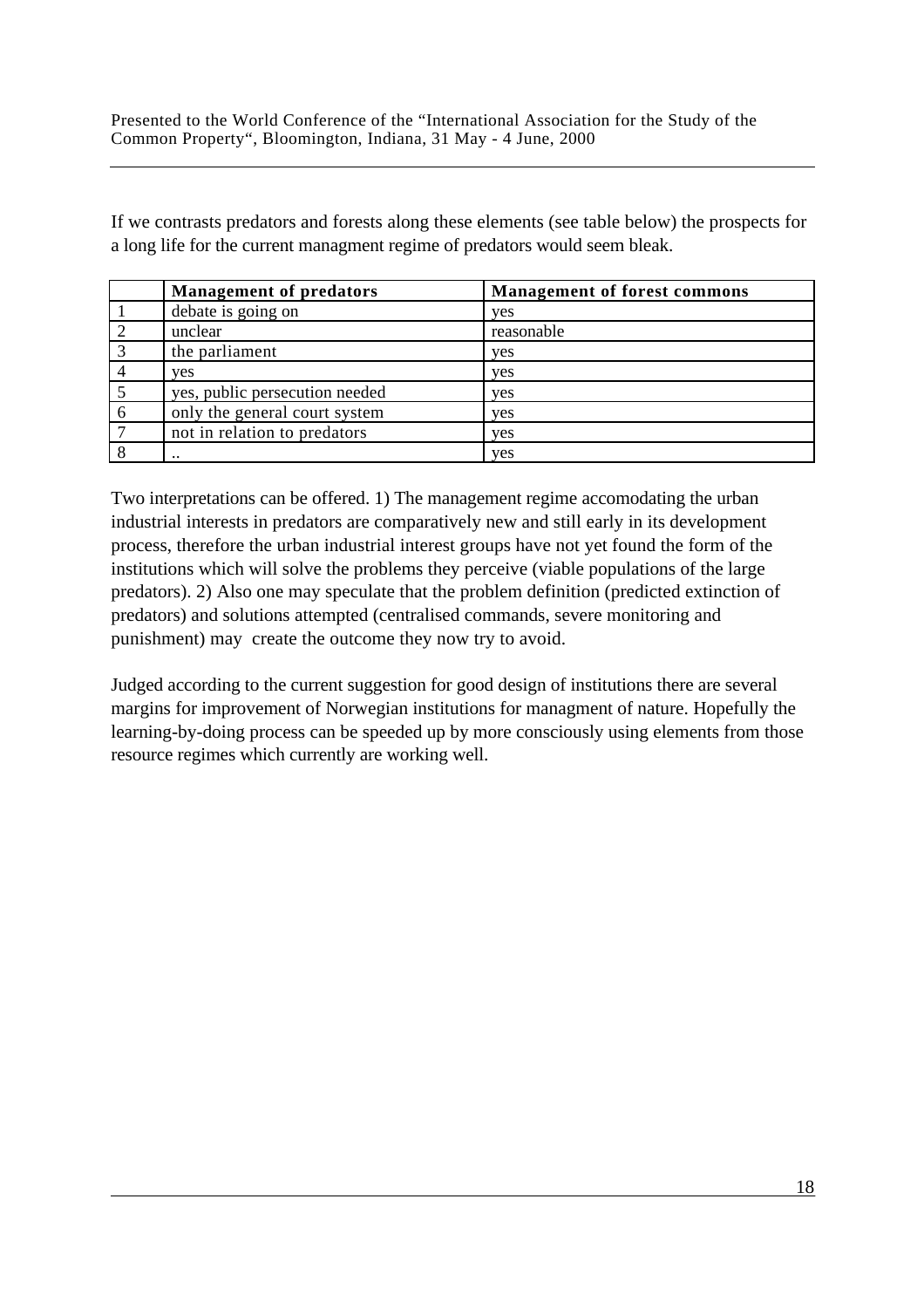#### **References**

- Act of 22 May 1902 no 10, on punishment
- Act of 3 July 1914 no 5, on chalk
- Act of 14 December 1917 no 16, on waterfalls, and mining
- Act of 9 June 1939, on forests for farmowners' domestic use
- Act of 15 March 1940 no 3, on water rights
- Act of 17 June 1949, on quartz
- Act of 21 March 1952, on minerals which cannot be claimed according to Act of 30 June 1972 no 70, on mining
- Act of 28 June 1957 no 16, on outdoor recreation
- Act of 21 May 1965, on forest usage and forest protection
- Act of 10 February 1967, on management procedures
- Act of 29 November 1968, on servitudes
- Act of 10 April 1969, on «incidental ownership»
- Act of 19 June 1970 no. 63, on nature protection
- Act of 19 June 1970 no 69, on access to documents in public bureaucracies
- Act of 9 June 1972 no 31, on pasturing by Swedish reindeer herds in Norway and Norwegian in Sweden
- Act of 30 June 1972 no 70, on mining
- Act of 31 May 1974 no 19, on concession to own real estate
- Act of 6 June 1975 no 31, on rights in state commons ("the mountain law")
- Act of 11 June 1976 no 77
- Act of 9 June 1978 no 49, on reindeer herding
- Act of 21 December 1979 no 77, on land consolidation
- Act of 29 May 1981 no 38, on wildlife
- Act of 4 March 1983 no 3, on public servants
- Act of 3 June 1983 no 40, on salt water fisheries
- Act of 21 December 1984 no 101, on reindeer herding in the municipalities, Meldal, Midtre Gauldal, Oppdal, Rennebu, Rindal, Sunndal and Surnadal
- Act of 12 June 1987 no 56, on «Sametinget» and other Saami legal rights («the Saami law»).
- Act of 30 August 1991 no 71, on state enterprises
- Act of 15 May 1992 no 47, on salmon and fresh water fisheries
- Act of 19 June 1992 no 59, on bygd commons
- Act of 19 June 1992 no 60, on forestry in state commons
- Act of 19 June 1992 no 61, on private commons
- Act of 9 December 1994 no 64, on the right to first offer in sale of real estate
- Act of 12 May 1995 no 23, on agricultural land
- Act of 23 February 1996 no 7
- Act of 13 June 1997 no 44
- Austenå, Torgeir 1965 «Jakt i sameigestrekning» (Hunting on land owned in common), Norsk Tidsskrift for Jordskifte og Landmåling, 27(4):309-337
- Berge, Erling, and Knut Erik Solem 1997 «Predators, Farmers and the Norwegian Way of Managing Nature», paper presented at the Research Conference on "Society, Environment and Sustainability - The Nordic Perspective", Oslo 25 - 27 August 1997.
- Fladeby, Rolf, Steinar Imsen, and Harald Winge (eds.) 1974 «Norsk historisk leksikon» (Norwegian Historical encyclopaedia), Oslo, Cappelen
- Goodin, Robert E. (ed.) 1996 «The Theory of Institutional Design», Cambridge, Cambridge University Press
- 19 Goodin, Robert E. 1997 «On Constitutional Design», Working Paper No 26, October 1997, Oslo, ARENA